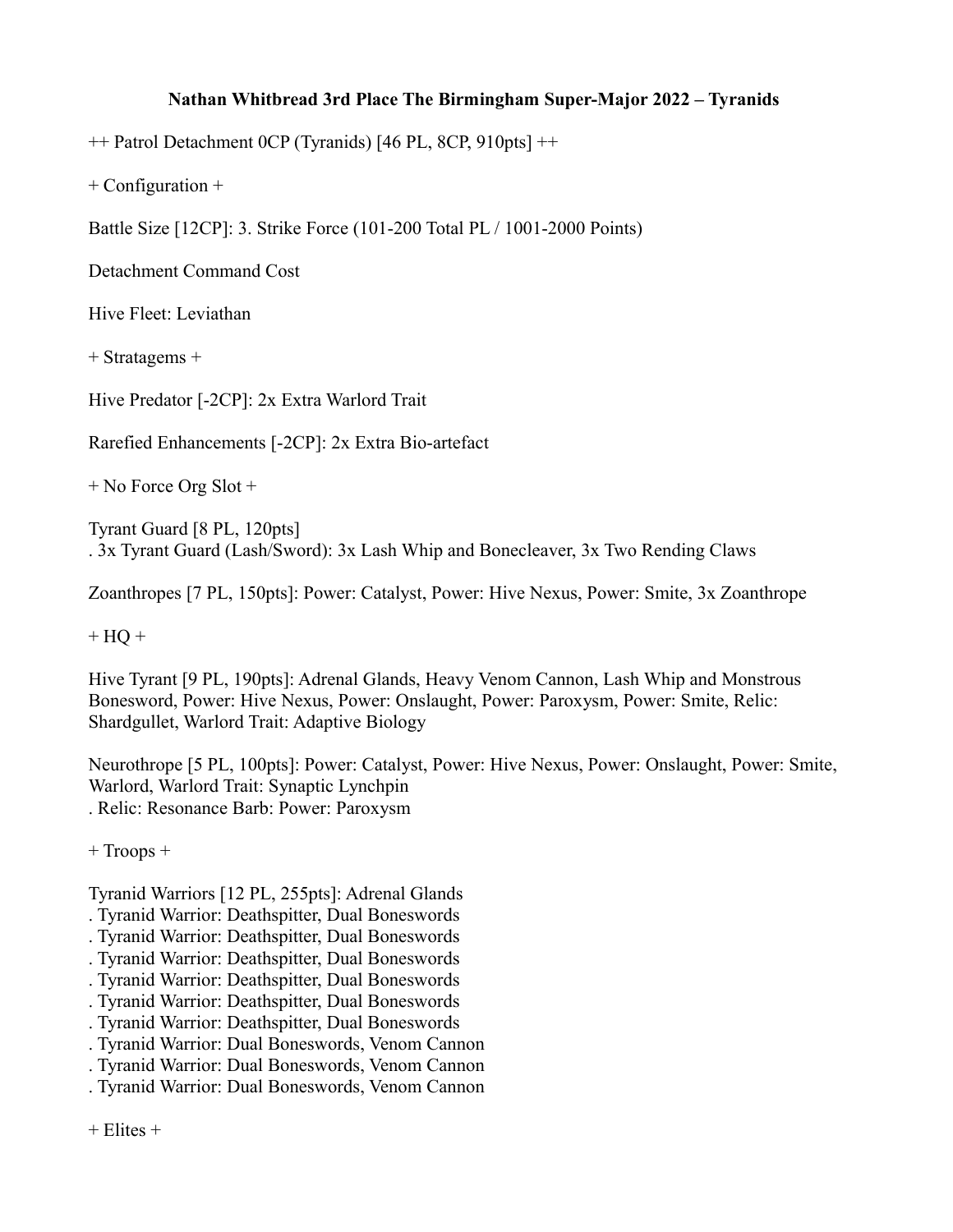Deathleaper [5 PL, 95pts]

++ Patrol Detachment -2CP (Tyranids) [58 PL, -2CP, 1,090pts] ++

+ Configuration +

Detachment Command Cost [-2CP]

Hive Fleet: Leviathan

 $+ HO +$ 

Tyranid Prime [5 PL, 85pts]: Dual Boneswords, Venom Cannon, Warlord Trait: Direct Guidance

Winged Hive Tyrant [11 PL, 205pts]: Adrenal Glands, Lash Whip and Monstrous Bonesword, Power: Hive Nexus, Power: Onslaught, Power: Paroxysm, Power: Smite, Relic: The Reaper of Obilterax

+ Troops +

Tyranid Warriors [4 PL, 75pts] . Tyranid Warrior: Deathspitter, Dual Boneswords . Tyranid Warrior: Deathspitter, Dual Boneswords . Tyranid Warrior: Deathspitter, Dual Boneswords

 $+$  Elites  $+$ 

Maleceptor [9 PL, 170pts]: Power: Hive Nexus, Power: Neuroparasite, Power: Psychic Scream, Power: Smite

Pyrovores [6 PL, 90pts] . 3x Pyrovore: 3x Acid Maw, 3x Bludgeoning Fists, 3x Flamespurt

+ Fast Attack +

Raveners [12 PL, 270pts]

- . Ravener: Deathspitter, Two Rending Claws
- . Ravener: Deathspitter, Two Rending Claws
- . Ravener: Deathspitter, Two Rending Claws
- . Ravener: Deathspitter, Two Rending Claws
- . Ravener: Deathspitter, Two Rending Claws
- . Ravener: Deathspitter, Two Rending Claws
- . Ravener: Deathspitter, Two Rending Claws
- . Ravener: Deathspitter, Two Rending Claws
- . Ravener: Deathspitter, Two Rending Claws

 $+$  Flyer  $+$ 

Harpy [11 PL, 195pts]: 2x Heavy Venom Cannon, Adaptive Physiology: Dermic Symbiosis